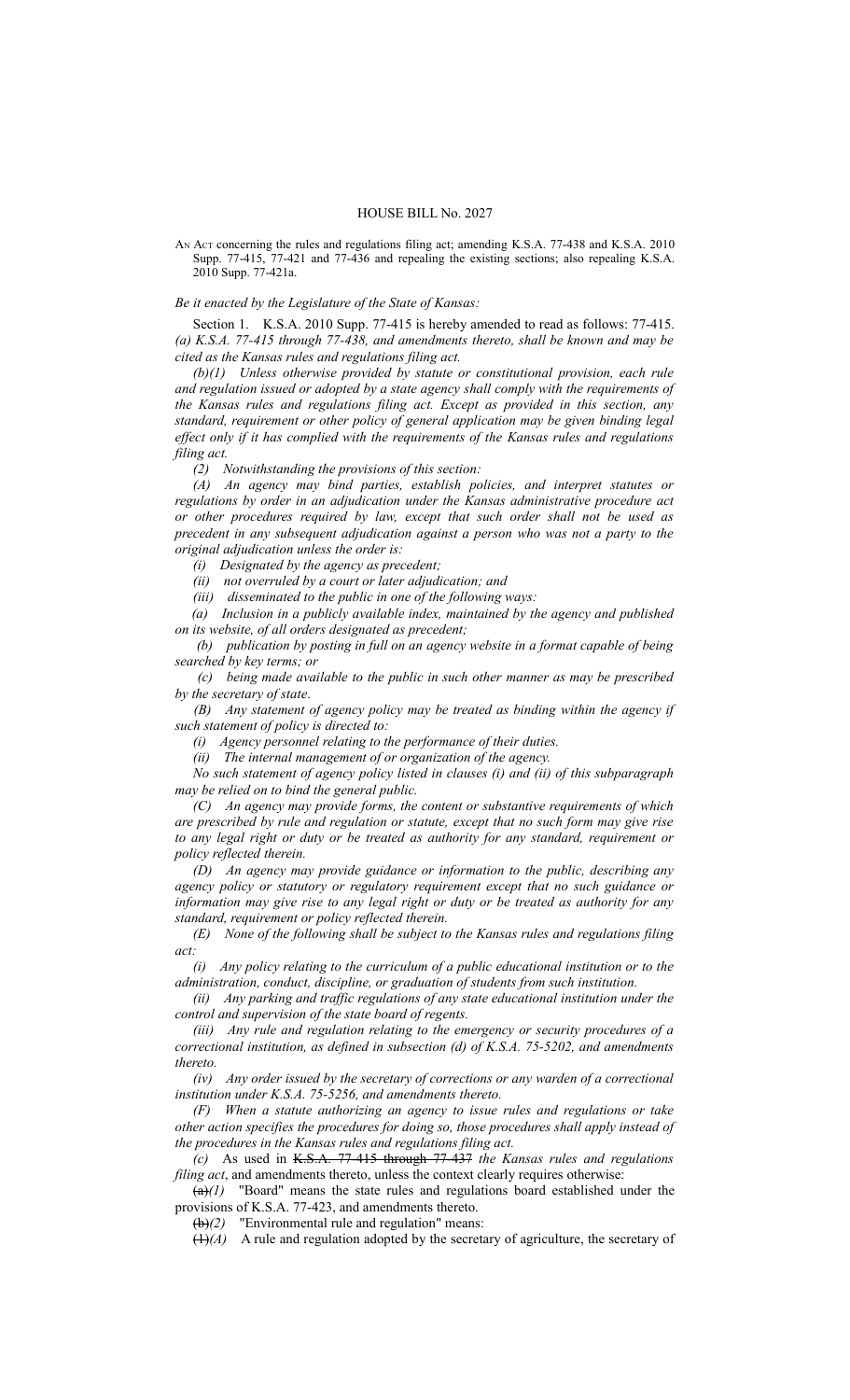health and environment or the state corporation commission, which has as a primary purpose the protection of the environment; or

 $(2)(B)$  a rule and regulation adopted by the secretary of wildlife and parks concerning threatened or endangered species of wildlife as defined in K.S.A. 32-958, and amendments thereto.

(c)*(3)* "Person" means *an individual,* firm, association, organization, partnership, business trust, corporation or company*, company or any other legal or commercial entity*.

(d) (1)*(4)* "Rule and regulation," "rule," *and* "regulation" and words of like effect mean a standard, statement of policy or general order, including amendments or revocations thereof, of general application and having the effect of law, issued or adopted by a state agency to implement or interpret legislation enforced or administered by such state agency or to govern the organization or procedure of such state agency. Every rule and regulation adopted by a state agency to govern its enforcement or administration of legislation shall be adopted by the state agency and filed as a rule and regulation as provided in this act. The fact that a statement of policy or an interpretation of a statute is made in the decision of a case or in a state agency decision upon or disposition of a particular matter as applied to a specific set of facts does not render the same a rule and regulation within the meaning of the foregoing definition, nor shall it constitute specific adoption thereof by the state agency so as to be required to be filed.

(2) A rule and regulation as herein defined shall not include any rule and regulation which:

(A) Relates to the internal management or organization of the agency and does not affect private rights or interest;

(B) is an order directed to specifically named persons or to a group which does not constitute a general class and the order is served on the person or persons to whom it is directed by appropriate means. The fact that the named person serves a group of unnamed persons who will be affected does not make such an order a rule and regulation;

(C) relates to the use of highways and is made known to the public by means of signs or signals:

(D) relates to the construction and maintenance of highways or bridges or the laying out or relocation of a highway other than bidding procedures or the management and regulation of rest areas;

(E) relates to the curriculum of public educational institutions or to the administration, conduct, discipline, or graduation of students from such institutions or relates to parking and traffic regulations of state educational institutions under the control and supervision of the state board of regents;

(F) relates to the emergency or security procedures of a correctional institution, as defined in subsection (d) of K.S.A. 75-5202, and amendments thereto;

(G) relates to the use of facilities by public libraries;

(H) relates to military or naval affairs other than the use of armories;

(I) relates to the form and content of reports, records or accounts of state, county or municipal officers, institutions, or agencies;

(J) relates to expenditures by state agencies for the purchase of materials, equipment, or supplies by or for state agencies, or for the printing or duplicating of materials for state agencies;

(K) establishes personnel standards, job classifications, or job ranges for state employees who are in the classified civil service;

(L) fixes or approves rates, prices, or charges, or rates, joint rates, fares, tolls, charges, rules, regulations, classifications or schedules of common carriers or public utilities subject to the jurisdiction of the state corporation commission, except when a statute specifically requires the same to be fixed by rule and regulation;

(M) determines the valuation of securities held by insurance companies;

(N) is a statistical plan relating to the administration of rate regulation laws applicable to casualty insurance or to fire and allied lines insurance;

(O) is a form, the content or substantive requirements of which are prescribed by rule and regulation or statute;

(P) is a pamphlet or other explanatory material not intended or designed as interpretation of legislation enforced or adopted by a state agency but is merely informational in nature;

(Q) establishes seasons and fixes bag, creel, possession, size or length limits for the taking or possession of wildlife, if such seasons and limits are made known to the public by other means; or

(R) establishes records retention and disposition schedules for any or all state agencies *means a standard, requirement or other policy of general application that has*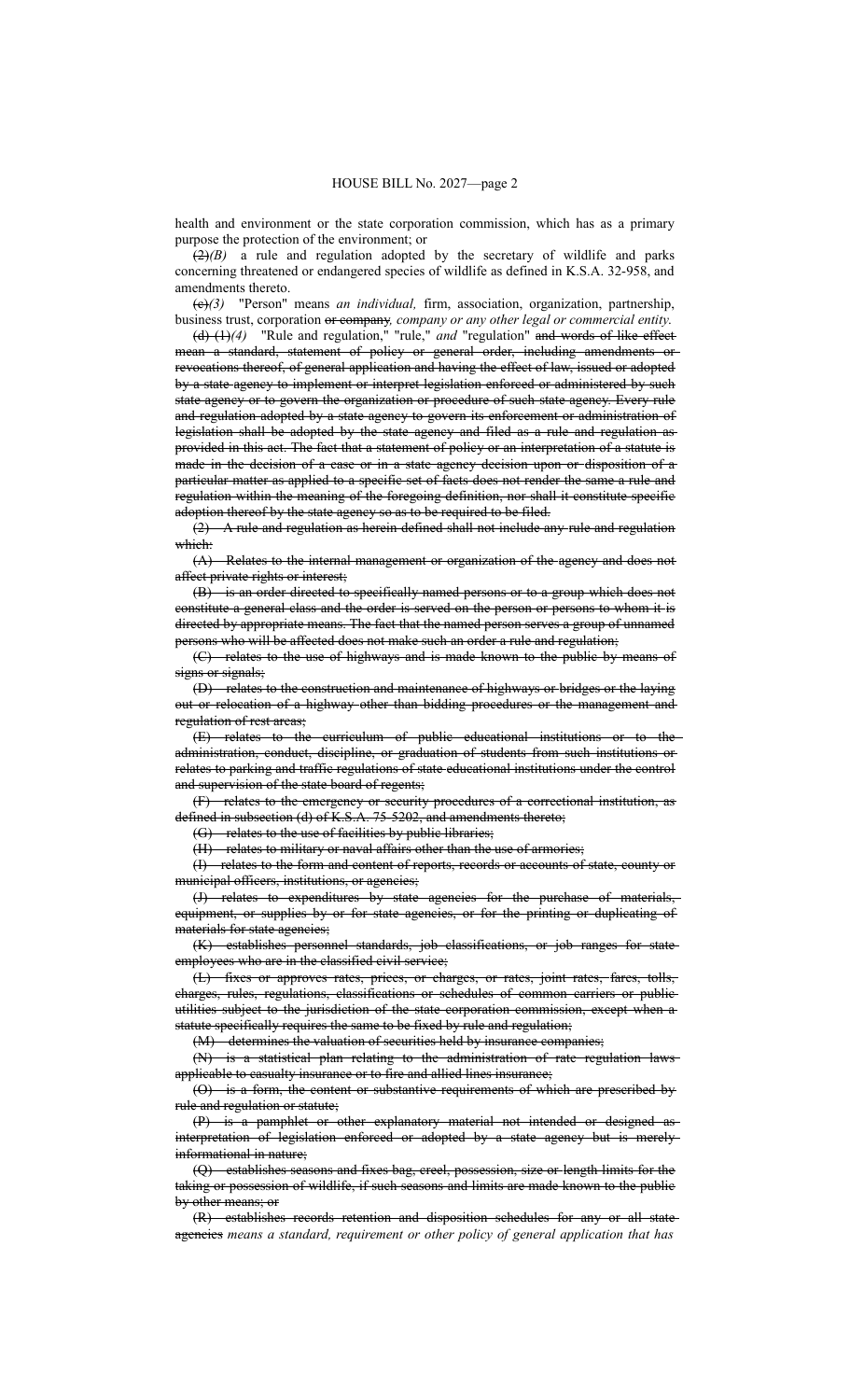*the force and effect of law, including amendments or revocations thereof, issued or adopted by a state agency to implement or interpret legislation*.

(e)*(5)* "Rulemaking" shall have the meaning ascribed to it in K.S.A. 77-602, and amendments thereto.

(f)*(6)* "Small employer" means any person, firm, corporation, partnership or association that employs not more than 50 employees, the majority of whom are employed within this state.

(g)*(7)* "State agency" means any officer, department, bureau, division, board, authority, agency, commission or institution of this state, except the judicial and legislative branches, which is authorized by law to promulgate rules and regulations concerning the administration, enforcement or interpretation of any law of this state.

Sec. 2. K.S.A. 2010 Supp. 77-421 is hereby amended to read as follows: 77-421. (a) (1) Except as provided by subsection (a)(2), subsection (a)(3) or subsection (a)(4), prior to the adoption of any permanent rule and regulation or any temporary rule and regulation which is required to be adopted as a temporary rule and regulation in order to comply with the requirements of the statute authorizing the same and after any such rule and regulation has been approved by the secretary of administration and the attorney general, the adopting state agency shall give at least 60 days' notice of its intended action in the Kansas register and to the secretary of state and to the joint committee on administrative rules and regulations established by K.S.A. 77-436, and amendments thereto. The notice shall be provided to the secretary of state and to the chairperson, vice chairperson, ranking minority member of the joint committee and legislative research department and shall be published in the Kansas register. A complete copy of all proposed rules and regulations and the complete economic impact statement required by K.S.A. 77-416, and amendments thereto, shall accompany the notice sent to the secretary of state. The notice shall contain:

(A) A summary of the substance of the proposed rules and regulations;

(B) a summary of the economic impact statement indicating the estimated economic impact on governmental agencies or units, persons subject to the proposed rules and regulations and the general public;

(C) a summary of the environmental benefit statement, if applicable, indicating the need for the proposed rules and regulations;

(D) the address where a complete copy of the proposed rules and regulations, the complete economic impact statement, the environmental benefit statement, if applicable, required by K.S.A. 77-416, and amendments thereto, may be obtained;

(E) the time and place of the public hearing to be held; the manner in which interested parties may present their views; and

(F) a specific statement that the period of 60 days' notice constitutes a public comment period for the purpose of receiving written public comments on the proposed rules and regulations and the address where such comments may be submitted to the state agency. Publication of such notice in the Kansas register shall constitute notice to all parties affected by the rules and regulations.

(2) Prior to adopting any rule and regulation which establishes seasons and fixes bag, creel, possession, size or length limits for the taking or possession of wildlife and after such rule and regulation has been approved by the secretary of administration and the attorney general, the secretary of the department of wildlife and parks shall give at least 30 days' notice of its intended action in the Kansas register and to the secretary of state and to the joint committee on administrative rules and regulations created pursuant to K.S.A. 77-436, and amendments thereto. All other provisions of subsection (a)(1) shall apply to such rules and regulations, except that the statement required by subsection (a) (1)(E) shall state that the period of 30 days' notice constitutes a public comment period on such rules and regulations.

(3) Prior to adopting any rule and regulation which establishes any permanent prior authorization on a prescription-only drug pursuant to K.S.A. 39-7,120, and amendments thereto, or which concerns coverage or reimbursement for pharmaceuticals under the pharmacy program of the state medicaid plan, and after such rule and regulation has been approved by the secretary of administration and the attorney general, the Kansas health policy authority shall give at least 30 days' notice of its intended action in the Kansas register and to the secretary of state and to the joint committee on administrative rules and regulations created pursuant to K.S.A. 77-436, and amendments thereto. All other provisions of subsection (a)(1) shall apply to such rules and regulations, except that the statement required by subsection  $(a)(1)(E)$  shall state that the period of 30 days' notice constitutes a public comment period on such rules and regulations.

(4) Prior to adopting any rule and regulation pursuant to subsection (c), the state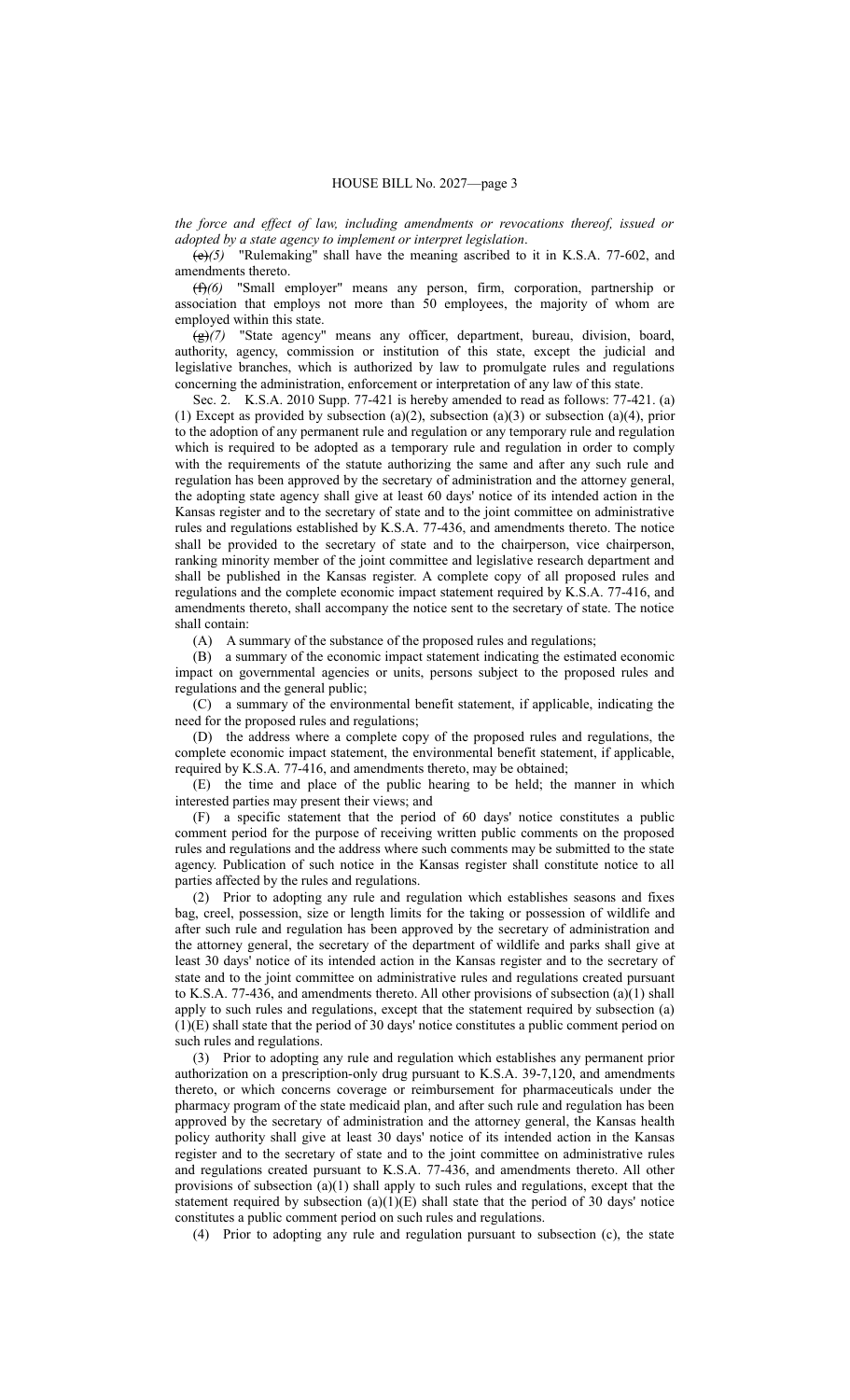*agency* shall give at least 30 days' notice of its intended action in the Kansas register and to the secretary of state and to the joint committee on administrative rules and regulations created pursuant to K.S.A. 77-436, and amendments thereto. All other provisions of subsection  $(a)(1)$  shall apply to such rules and regulations, except that the statement required by subsection  $(a)(1)(E)$  shall state that the period of notice constitutes a public comment period on such rules and regulations.

(b) (1) On the date of the hearing, all interested parties shall be given reasonable opportunity to present their views or arguments on adoption of the rule and regulation, either orally or in writing. At the time it adopts or amends a rule and regulation, the state agency shall prepare a concise statement of the principal reasons for adopting the rule and regulation or amendment thereto, including:

(A) The agency's reasons for not accepting substantial arguments made in testimony and comments; and

(B) the reasons for any substantial change between the text of the proposed adopted or amended rule and regulation contained in the published notice of the proposed adoption or amendment of the rule and regulation and the text of the rule and regulation as finally adopted.

(2) Whenever a state agency is required by any other statute to give notice and hold a hearing before adopting, amending, reviving or revoking a rule and regulation, the state agency, in lieu of following the requirements or statutory procedure set out in such other law, may give notice and hold hearings on proposed rules and regulations in the manner prescribed by this section.

(3) Notwithstanding the other provisions of this section, the Kansas parole board and the secretary of corrections, may give notice or an opportunity to be heard to any inmate in the custody of the secretary of corrections with regard to the adoption of any rule and regulation, but the secretary shall not be required to give such notice or opportunity.

(c) (1) The agency shall initiate new rulemaking proceedings under this act, if a state agency proposes to adopt a final rule and regulation that:

(A) Differs in subject matter or effect in any material respect from the rule and regulation as originally proposed; and

(B) is not a logical outgrowth of the rule and regulation as originally proposed.

(2) In accordance with subsection (a), the period for public comment required by K.S.A. 77-421, and amendments thereto, may be shortened to not less than 30 days.

(3) For the purposes of this provision, a rule and regulation is not the logical outgrowth of the rule and regulation as originally proposed if a person affected by the final rule and regulation was not put on notice that such person's interests were affected in the rulemaking.

(d) When, pursuant to this or any other statute, a state agency holds a hearing on the adoption of a proposed rule and regulation, the agency shall cause written minutes or other records, including a record maintained on sound recording tape or on any electronically accessed media or any combination of written or electronically accessed media records of the hearing to be made. If the proposed rule and regulation is adopted and becomes effective, the state agency shall maintain, for not less than three years after its effective date, such minutes or other records, together with any recording, transcript or other record made of the hearing and a list of all persons who appeared at the hearing and who they represented, any written testimony presented at the hearing and any written comments submitted during the public comment period.

(e) No rule and regulation shall be adopted by a board, commission, authority or other similar body except at a meeting which is open to the public and notwithstanding any other provision of law to the contrary, no rule and regulation shall be adopted by a board, commission, authority or other similar body unless it receives approval by roll call vote of a majority of the total membership thereof.

Sec. 3. K.S.A. 2010 Supp. 77-436 is hereby amended to read as follows: 77-436. (a) There is hereby established a joint committee on administrative rules and regulations which shall consist of five senators and seven members of the house of representatives. The five senator members shall be appointed as follows: Three by the committee on organization, calendar and rules and two by the minority leader of the senate. The seven representative members shall be appointed as follows: Four by the speaker of the house of representatives and three by the minority leader of the house of representatives. The committee on organization, calendar and rules shall designate a senator member to be chairperson or vice-chairperson of the joint committee as provided in this section. The speaker of the house of representatives shall designate a representative member to be chairperson or vice-chairperson of the joint committee as provided in this section.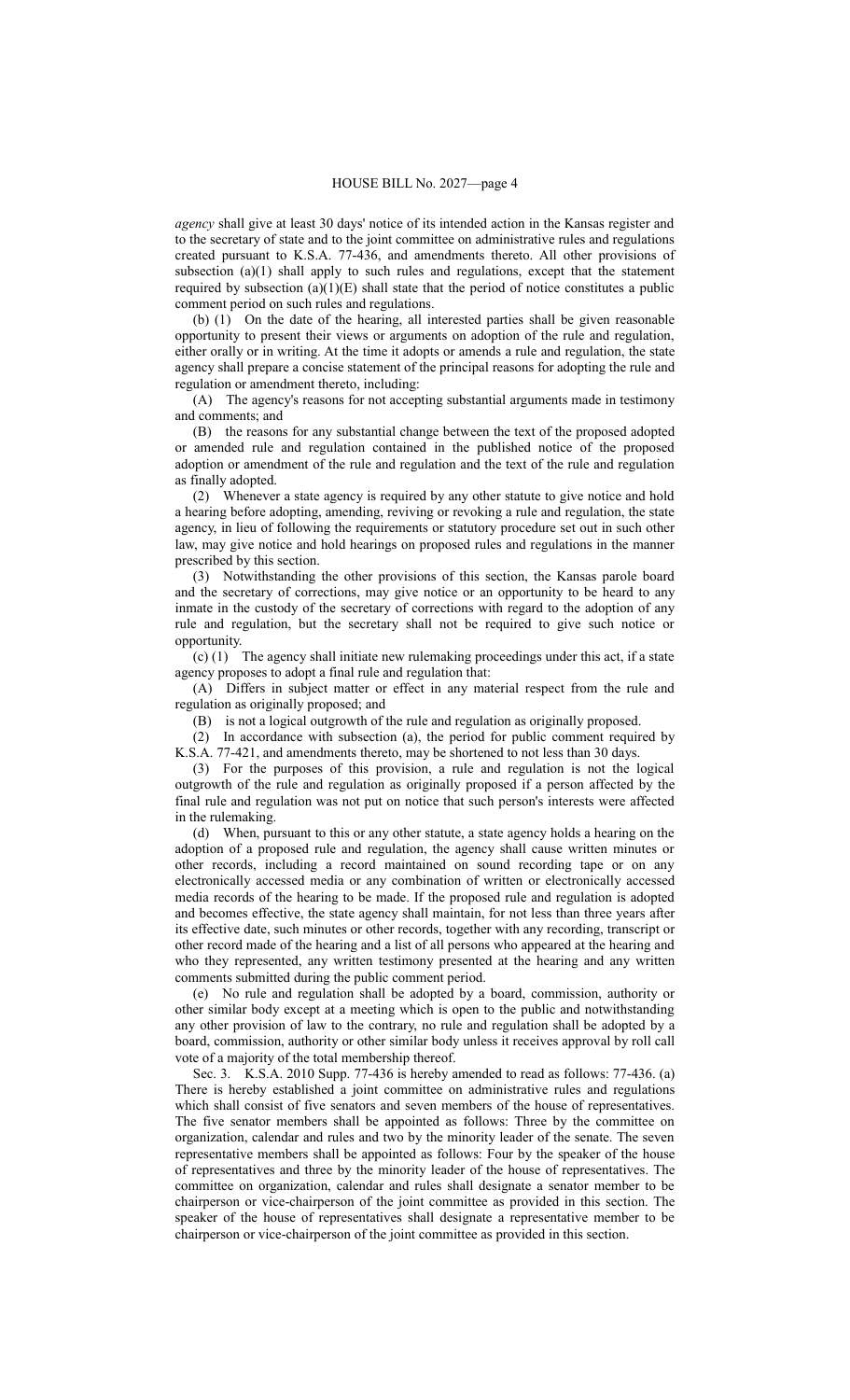(b) A quorum of the joint committee on administrative rules and regulations shall be seven. All actions of the committee may be taken by a majority of those present when there is a quorum. In odd-numbered years the chairperson of the joint committee shall be the designated member of the house of representatives from the convening of the regular session in that year until the convening of the regular session in the next ensuing year. In even-numbered years the chairperson of the joint committee shall be the designated member of the senate from the convening of the regular session of that year until the convening of the regular session of the next ensuing year. The vice-chairperson shall exercise all of the powers of the chairperson in the absence of the chairperson.

(c) All proposed rules and regulations shall be reviewed by the joint committee on administrative rules and regulations during the public comment period required by K.S.A. 77-421, and amendments thereto. All proposed rules and regulations specifically excluded from the definition of rule and regulation under subsection (e) of K.S.A. 77- 415, and amendments thereto, shall be subject to review by the joint committee. The committee may introduce such legislation as it deems necessary in performing its functions of reviewing administrative rules and regulations and agency forms.

(d) All rules and regulations filed each year in the office of secretary of state and all rules and regulations specifically excluded from the definition of rule and regulation under subsection  $(e)$  of K.S.A. 77-415, and amendments thereto, shall be subject to review by the joint committee. The committee may introduce such legislation as it deems necessary in performing its functions of reviewing administrative rules and regulations and agency forms.

(e) The joint committee shall meet on call of the chairperson as authorized by the legislative coordinating council. All such meetings shall be held in Topeka, unless authorized to be held in a different place by the legislative coordinating council. Members of the joint committee shall receive compensation and travel expenses and subsistence expenses or allowances as provided in K.S.A. 75-3212, and amendments thereto, when attending meetings of such committee authorized by the legislative coordinating council.

(f) Amounts paid under authority of this section shall be paid from appropriations for legislative expense and vouchers therefor shall be prepared by the director of legislative administrative services and approved by the chairperson or vice-chairperson of the legislative coordinating council.

Sec. 4. K.S.A. 77-438 is hereby amended to read as follows: 77-438. K.S.A. 77-415 to 77-437, inclusive, and acts amendatory thereof or supplemental thereto shall be known and may be cited as the rules and regulations filing act. *(a)(1) A state agency may issue a guidance document without following the procedures set forth in this act for the adoption of rules and regulations.* 

*(2) For the purposes of this section, "guidance document" means a record of general applicability that:*

*(A) Is designated by a state agency as a guidance document;*

*(B) lacks the force of law; and*

*(C) states:*

*(i) The agency's current approach to, or interpretation of, law; or*

*(ii) general statements of policy that describe how and when the agency will exercise discretionary functions.*

*(b) A guidance document may contain binding instructions to state agency staff members except officers who preside in adjudicatory proceedings.*

*(c) If a state agency proposes to act in an adjudication at variance with a position expressed in a guidance document, the state agency shall provide a reasonable explanation for the variance. If an affected person in an adjudication claims to have reasonably relied on the agency's position, the state agency's explanation for the variance shall include a reasonable justification for the agency's conclusion that the need for the variance outweighs the affected person's reliance interests.* 

*(d) Each state agency shall:*

*(1) Maintain an index of all of its currently effective guidance documents;*

*(2) publish the index on its website;*

*(3) make all guidance documents available to the public; and*

*(4) file the index in the manner prescribed by the secretary of state.* 

*(e) A guidance document may be considered by a presiding officer or agency head in an agency adjudication but such guidance document shall not bind any party, the presiding officer or the agency head.*

*(f) Any agency that issues a guidance document shall provide a copy of such document to the joint committee on administrative rules and regulations. Such*